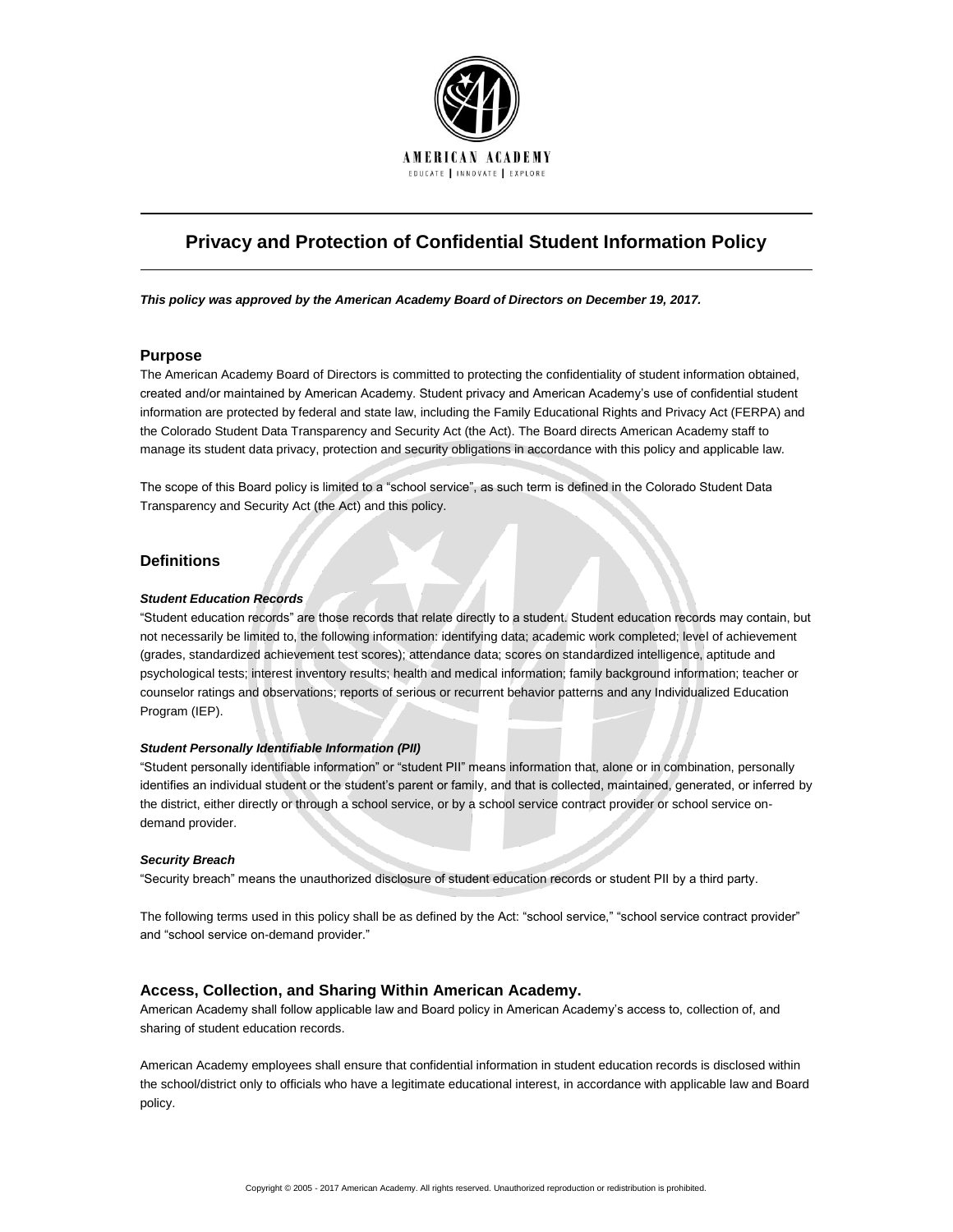## **Outsourcing and Disclosure to Third Parties**

American Academy employees shall ensure that student education records are disclosed to persons and organizations outside the school/district only as authorized by applicable law and Board policy. The term "organizations outside the school/district" includes school service on-demand providers and school service contract providers.

Any contract between American Academy and a school service contract provider shall include the provisions required by the Act, including provisions that require the school service contract provider to safeguard the privacy and security of student PII and impose penalties on the school service contract provider for noncompliance with the contract.

In accordance with the Act, American Academy shall post the following on its website:

- A list of the school service contract providers that it contracts with and a copy of each contract; AND
- To the extent practicable, a list of the school service on-demand providers that American Academy uses.
- A notice to services providers that, if American Academy ceases using or refuses to use a school service provider because the provider does not substantially comply with its own privacy policy or does not meet the requirements specified in sections Colo. Rev. Stats. §§ 22-16-109(2) and 22-16110(1), American Academy will post on its website the name of the provider, with any written response that the provider may submit. American Academy will also notify the Colorado Department of Education.

American Academy supports certain research studies of benefit to American Academy and/or education in general. Research proposals are vetted by American Academy under established criteria, taking into consideration this policy and applicable law.

# **Privacy and Security Standards**

American Academy shall maintain an authentication and authorization process to track and periodically audit the security and safeguarding of student education records.

# **Security Breach or Other Unauthorized Disclosure**

Employees who disclose student education records in a manner inconsistent with applicable law and School Board policy may be subject to disciplinary action, up to and including termination from employment. Any discipline imposed shall be in accordance with applicable law and Board policy.

Employee concerns about a possible security breach shall be reported immediately to the Executive Director of Schools or his/her designee. If the Executive Director is the person alleged to be responsible for the security breach, the staff member shall report the concern to the American Academy Board of Directors.

When American Academy determines that a school service contract provider has committed a material breach of its contract with American Academy, and that such material breach involves the misuse or unauthorized release of student PII, American Academy shall follow this policy's accompanying regulation in addressing the material breach.

Nothing in this policy or its accompanying regulation shall prohibit or restrict American Academy from terminating its contract with American Academy service contract provider, as deemed appropriate by the district and in accordance with the contract and the Act.

#### **Data Retention and Destruction**

American Academy shall retain and destroy student education records in accordance with applicable law and Board policy.

American Academy Privacy and Protection of Confidential Student Information Policy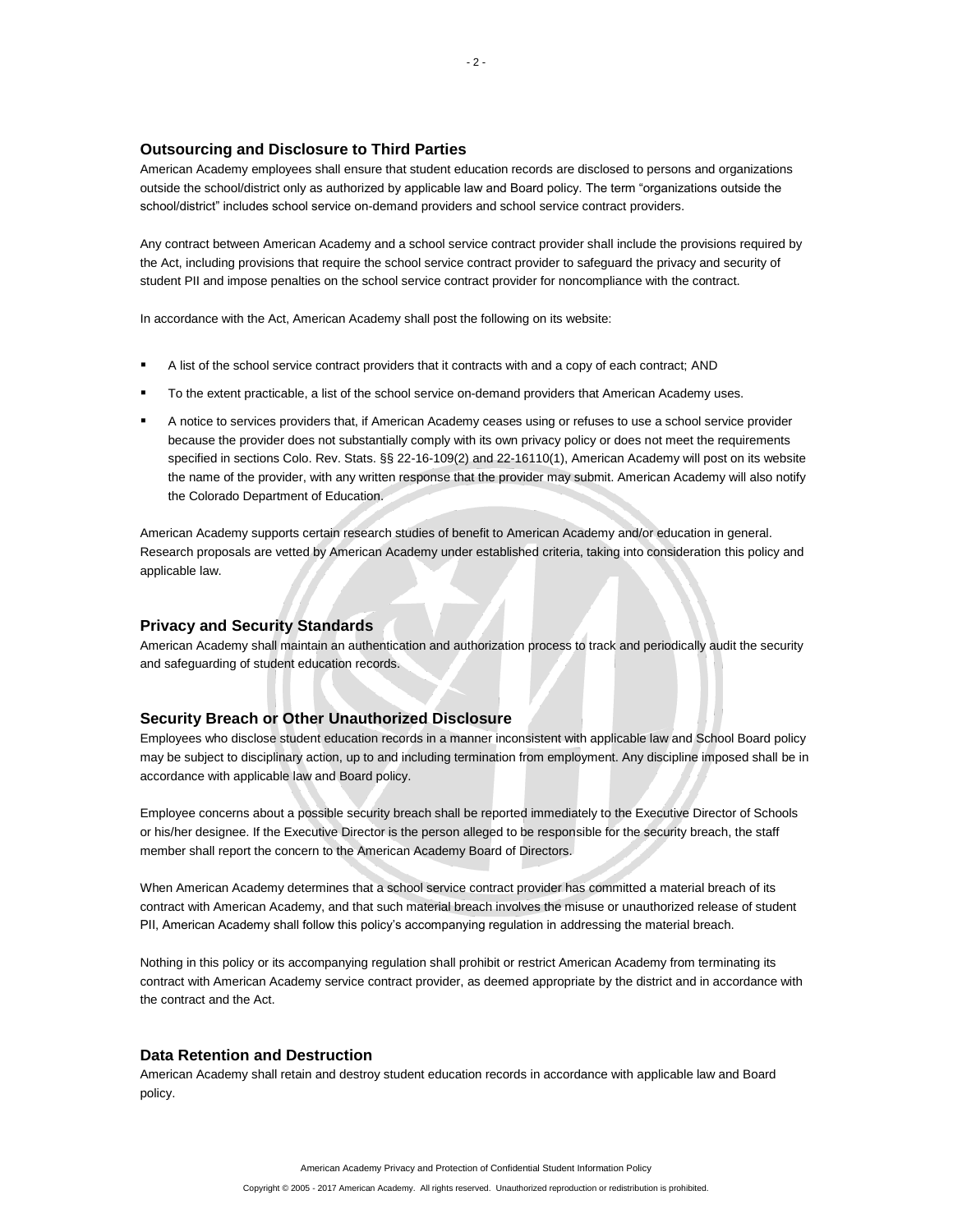# **Staff Training**

American Academy shall provide periodic in-service trainings to appropriate school employees to inform them of their obligations under applicable law and Board policy concerning the confidentiality of student education records.

## **Parent/Guardian Complaints**

In accordance with this policy's accompanying regulation, a parent/guardian of an American Academy student may file a written complaint with the American Academy if the parent/guardian believes the district has failed to comply with the Act. The Executive Director or his/her designee shall draft and publish a complaint procedure for this purpose, which will be posted on the American Academy website.

#### **Oversight, Audits and Review**

Building administrators, with the assistance of the IT Department staff, shall be responsible for ensuring compliance with this policy and its required privacy and security standards.

A privacy and security analysis shall be performed by American Academy on an annual basis. Such analysis shall include a review of existing user access to and the security of student education records and student PII.

The Executive Director or his/her designee shall annually review this policy and accompanying regulation to ensure it remains current and adequate to protect the confidentiality of student education records in light of advances in data technology and dissemination. The Executive Director shall recommend revisions to this policy and/or accompanying regulation as deemed appropriate or necessary.

## **Compliance with Governing Law and Board Policy**

In the event this policy or accompanying regulation does not address a provision in applicable state or federal law, or is inconsistent with or in conflict with applicable state or federal law, the provisions of applicable state or federal law shall control.

## *Legal References*

- 15 U.S.C. 6501 et seq. (Children's Online Privacy Protection Act) 20 U.S.C. 1232g (Family Educational Rights and Privacy Act)
- 20 U.S.C. 1232h (Protection of Pupil Rights Amendment)
- 20 U.S.C. 1415 (IDEIA procedural safeguards, including parent right to access student records)
- 20 U.S.C. 8025 (access to student information by military recruiters)
- 34 C.F.R. 99.1 et seq. (FERPA regulations)
- 34 C.F.R. 300.610 et seq. (IDEIA regulations concerning confidentiality of student education records)
- C.R.S. 19-1-303 and 304 (records and information sharing under Colorado Children's Code)
- C.R.S. 22-1-123 (district shall comply with FERPA and federal law on protection of pupil rights)
- C.R.S. 22-16-101 et seq. (Student Data Transparency and Security Act) C.R.S. 22-16-107 (2)(a) (policy required regarding public hearing to discuss a material breach of contract by school service contract provider)
- C.R.S. 22-16-107 (4) (policy required regarding student information privacy and protection)
- C.R.S. 22-16-112 (2)(a) (policy required concerning parent complaints and opportunity for hearing)
- C.R.S. 24-72-204 (3)(a)(VI) (schools cannot disclose student address and phone number without consent)
- C.R.S. 24-72-204 (3)(d) (information to military recruiters)